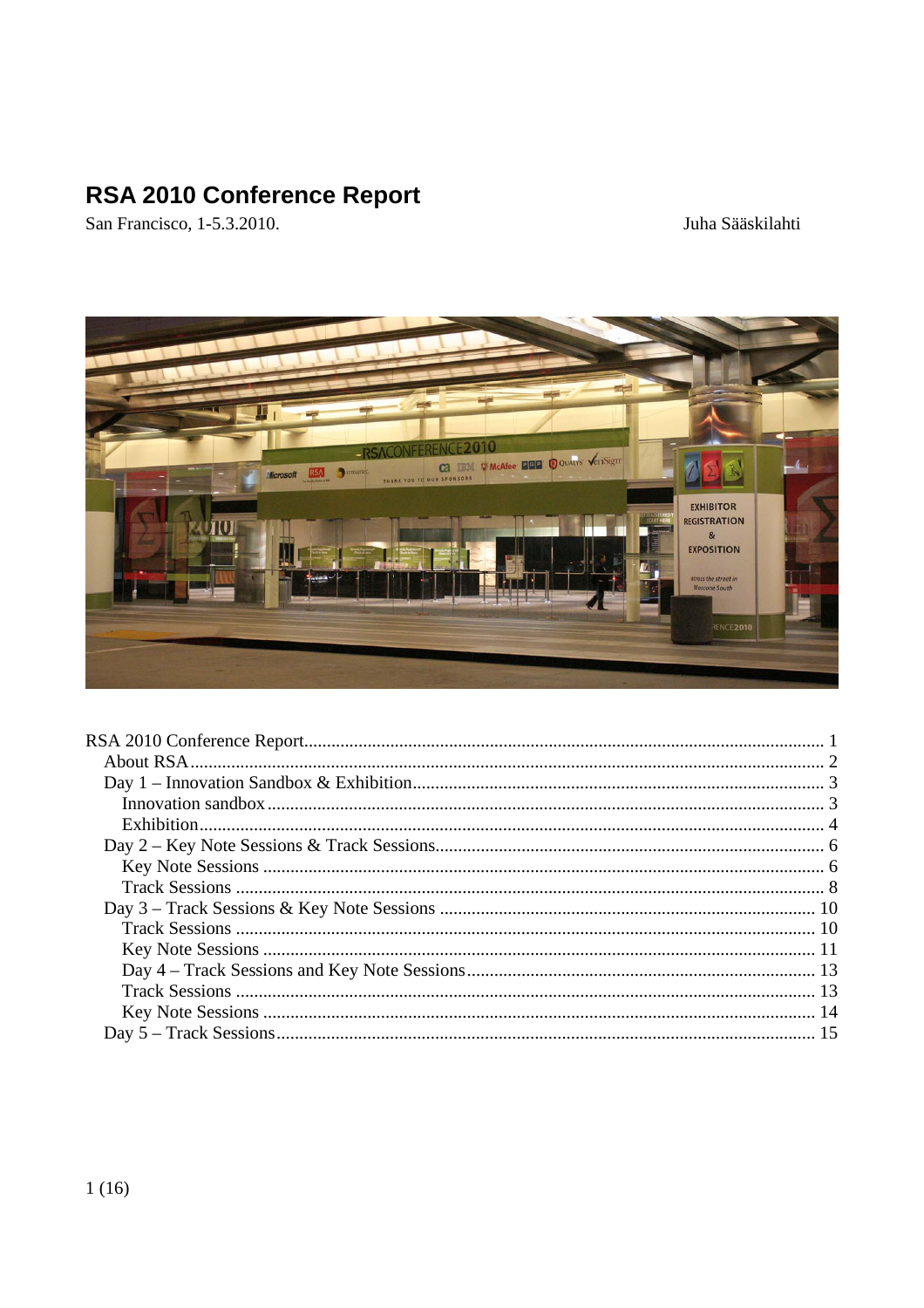# *About RSA*

RSA is probably the biggest security exhibition and conference arranged annually. 2010 more than 600 security companies were exhibiting their products and services and the conference had more than 250 different track sessions to choose from. In addition there were a number of key note sessions, in which representatives from the industry shared their views. Cryptography experts such as Diffe, Hellman and Shamir as well as famous names such as Steve Wozniak showed up.

At the lecture room of each track session the participant badge was scanned. The list of track sessions participated was emailed to the participants later. Key note sessions had such a big number of watchers (up to ten thousand?) that the participant badges were not scanned. This report contains my notes from the key note sessions and track sessions I participated. The track sessions I:

AND-304 Threat Modeling: Lessons Learned & Practical Ways to Improve Your Software BUS-106 Industry Analyst Roundtable BUS-201 Business Model for Information Security CRYP-108 Elliptic Curve Cryptography CRYP-203 Identity-Based Encryption and Signatures EXP-202 Picking a Yardstick to Measure Your Software Security Practices GRC-302 The Keys to Successful Monitoring for Detection of Insider Attacks HT1-401 ZigBee Wireless Ethical Hacking HT2-108 The End of the Internet as We Know It? Separating Reality From the Hype HT2-303 Rootkits in the Real World Today HT2-402 Attacking Mobile Phone Messaging LAW-301 Information Security Standards and the Law NMS-107 Secure Virtual Networking: An Oxymoron? NMS-204 "In-the-Cloud" DDoS Mitigation PNG-403 DNSSEC - A Right Answer to the Wrong Question RR-108 Veiled: A Browser Based Darknet SEM-001 Innovation Sandbox

Disclaimer: Everything stated in this report is based on, how I understood the presentations – and I may have misunderstood parts, missed details or made wrong interpretation. Read with discretion.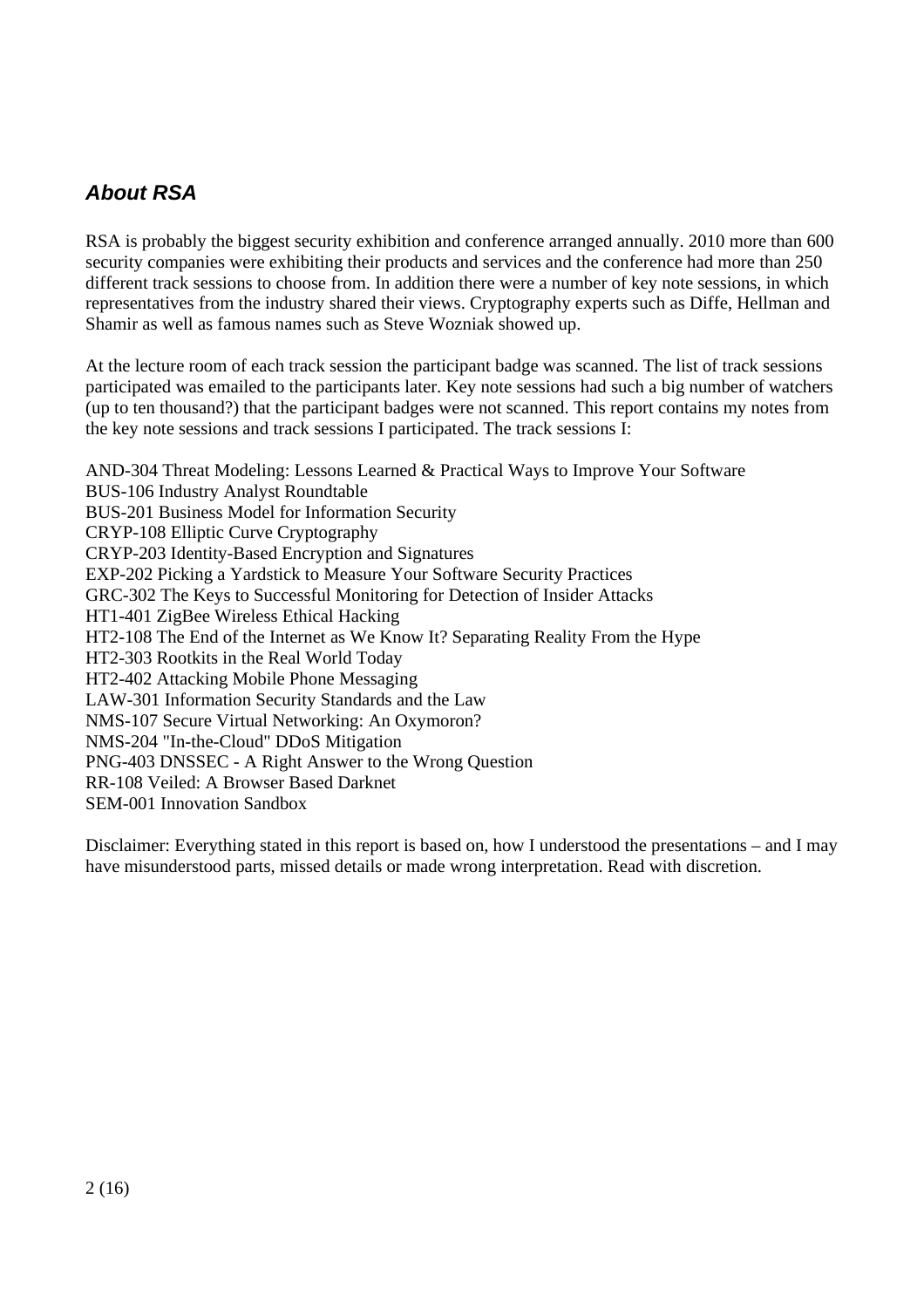# *Day 1 – Innovation Sandbox & Exhibition*

#### **Innovation sandbox**

The innovation sandbox event consisted of exhibitions of innovative security start-up companies (10 of them), white board sessions discussing current hot topics, and activities to boost entrepreneurship. Also an innovativeness competition among the companies exhibiting in the innovation sandbox was arranged. Altor Networks (virtual network traffic/ access policy/ malicious traffic detection) won the competition. The winner was announced by Ray Rothrock (Venrock, venture capital). The entrepreneurial factors, such as good presentation and good team (start-up company staff) affected the choice.

All of the companies were basically established around single idea/ solution. Characteristic to the companies was great commercialization of their idea. Some of the companies' ideas were rather thin, but still excellent solutions for the niche they presented. For example one company, Envision Security promoted a solution for Risk Communication – a method, how to communicate risks to decision makers in a company to get the right security decisions done. Example of a more technical solution was a web application vulnerability analysis tool (Hacktics), which actually follows also the execution of the program in a debugger –type of view, while attacking and developing new attacks against the system. Other companies' innovative offering included cloud computing –related security mechanisms/tools, security monitoring solutions and password management (eg a visualizing tool for creating numerous safe passwords – KikuSema and password reset tool based on users' preference on certain images – RavenWhite).

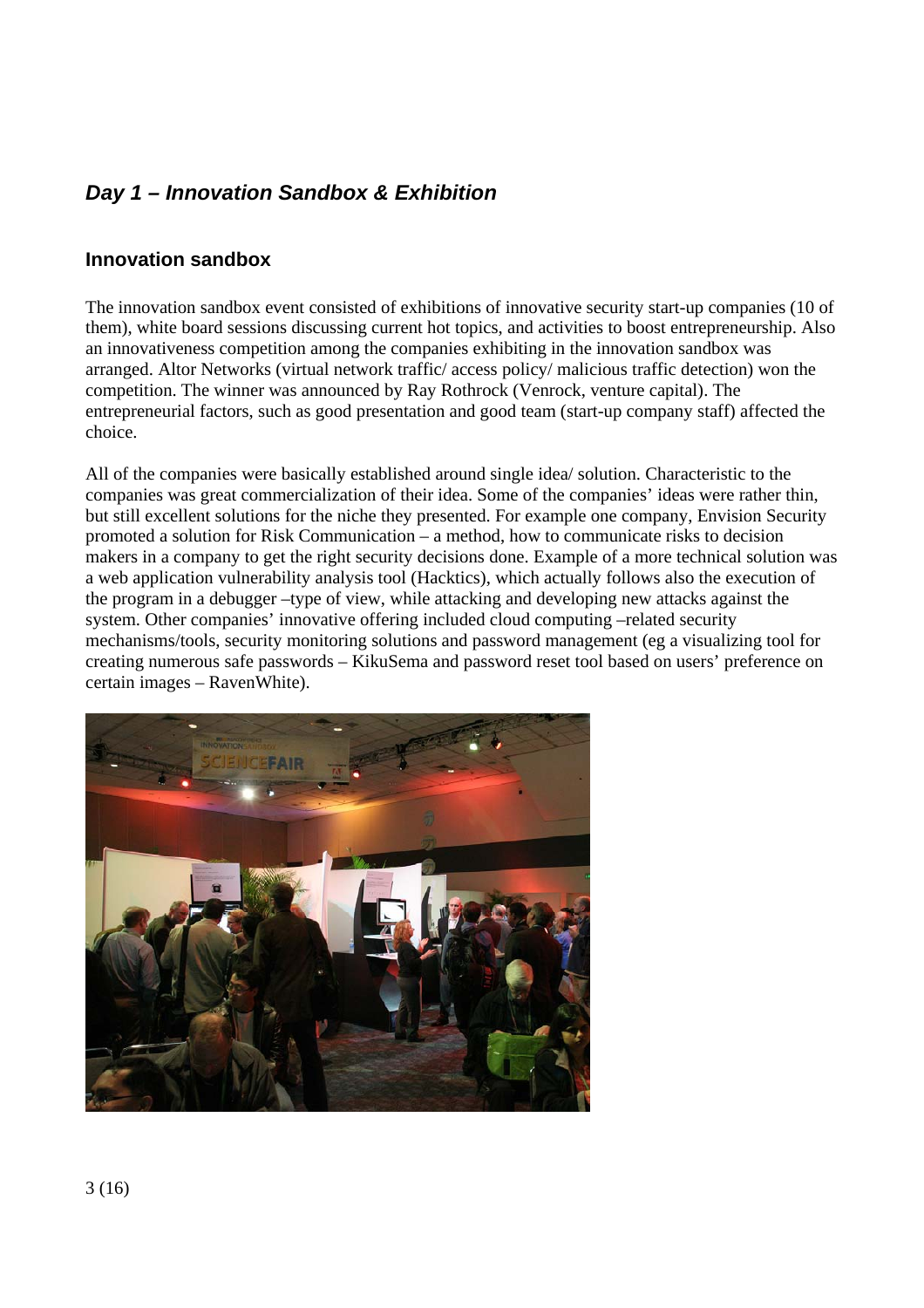### **Exhibition**

The RSA Exhibition was an impressive showroom for *the* players in the security industry, RSA, Symantec, CA, CheckPoint, Cisco, Microsoft, Intel, IBM, Kaspersky, PGP, TrendMicro, Verisign, FBI and NSA to name a few of the best known. NSA even had the classic Enigma on display. The exhibition catalogue contains approximately 100 different categories for security companies – the number of individual companies at the RSA was over 600.

An interesting notion from the exhibition was that Germany was the only country, which was promoting itself as a country (a group of German security companies). No other country had similar branding. Interestingly, China is also emerging to security market – and was present with a couple of companies (eg Bejing Zongguancun) openly promoting the Chinese origin. Juniper/Netscreen was not in the exhibition.



Three major trends could be observed (subjective view of the author):

-Clouds and cloud security are the key words. Nearly every company present at the exhibition was promoting something cloud- and cloud security related. In the key note session later CA noted that there were 170 companies at the exhibition claiming to provide solutions particularly engineered for cloud security.

-Signature-based security filtering is getting more and more difficult – and companies seem to be moving from signature management to trust management – and in a way towards whitelisting the trusted things (eg web sites, email providers, programs or content in general) rather than blacklisting the bad signatures. It seems that same approach is being adapted to virus protection and spam protection.

-Nothing really new. It seemed that most companies presenting at the exhibition were not presenting anything radically new – rather upgrades and minor improvements to the old existing solutions.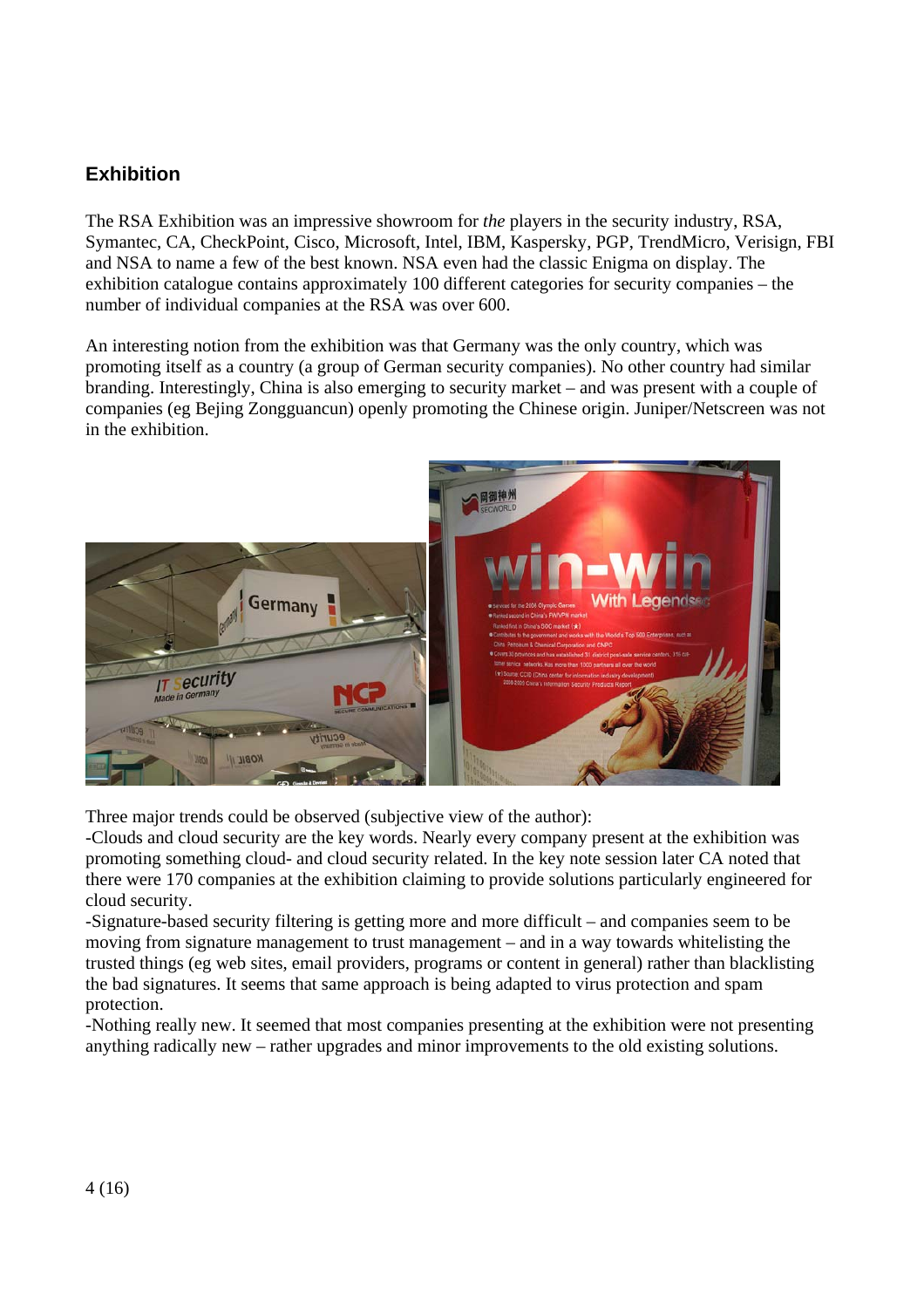

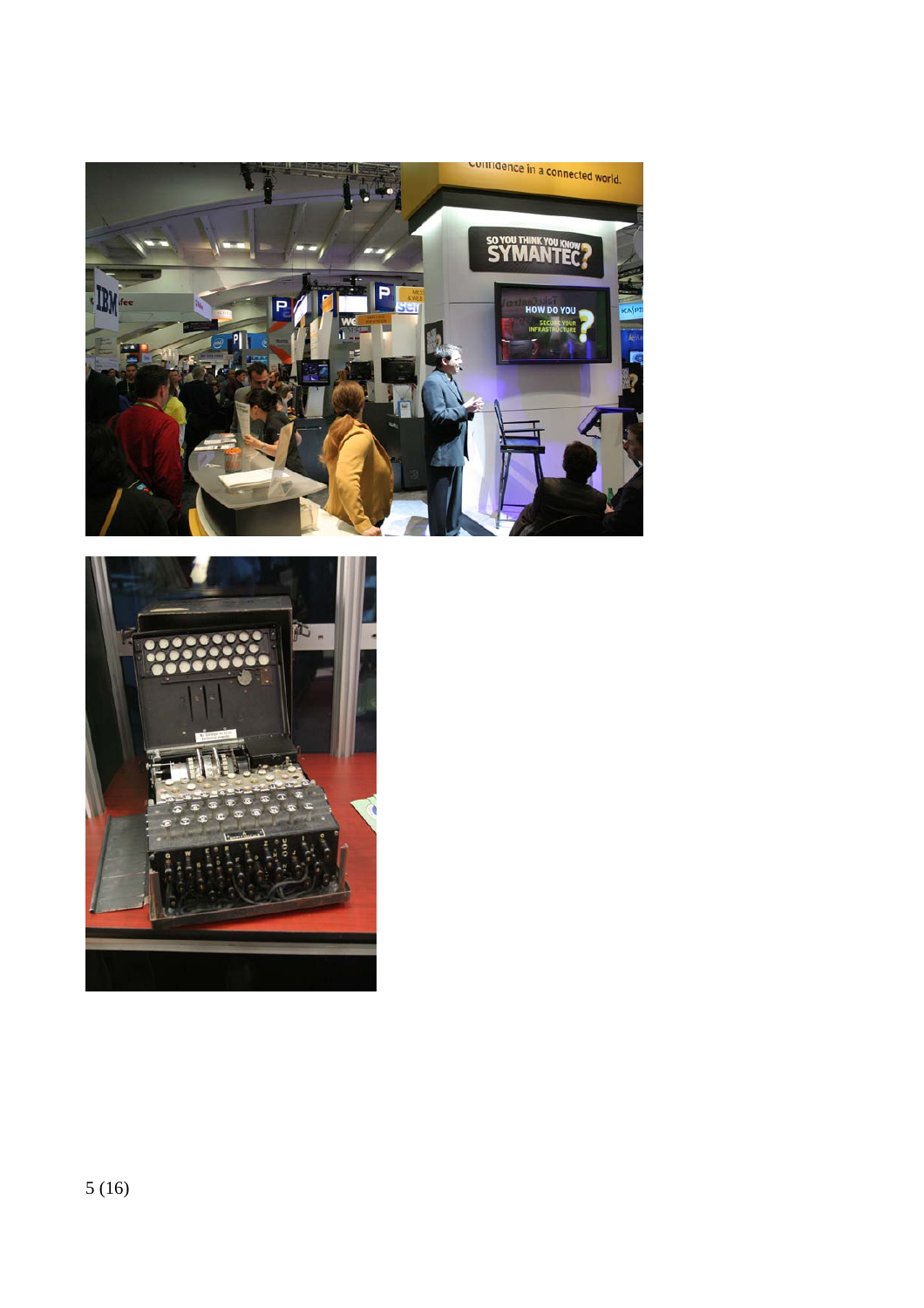# *Day 2 – Key Note Sessions & Track Sessions*

| <b>Cloud Adoption Concerns</b><br><b>Welcome to<br/>INTERNET HIGHWAY</b><br>EXIT 1A<br>To<br>IDENTITY THEFT | <b>Ca</b> |
|-------------------------------------------------------------------------------------------------------------|-----------|
| <b>SECURITY</b><br>SAFETY<br><b>FORGERY</b><br>Merge Right                                                  |           |
| rol<br>Tak<br>w                                                                                             | ٦         |
|                                                                                                             |           |
|                                                                                                             |           |

#### **Key Note Sessions**

Key note sessions at RSA conference are the main show – having high profile speakers and thousands of people in the audience.

The key note session was opened by announcement of a security lifetime achievement winner. Whitfield Diffie was awarded the prize this year for decades of work in the field of cryptography, and particularly on papers on public key cryptography in the 70's.

First key note session was about cloud security. It was claimed that the cloud computing will totally change how companies manage their IT. Today around 2/3 of company's IT spending may go to only maintaining status-quo of their IT systems. Cloud computing will enable pay-as-you-go model, and radically change the expenditure on IT. The cloud will, anyhow, need security – it must surpass the security of the fixed way of working. There are some major challenges, however. One paradigm change is that the focus needs to be shifted from perimeter protection to data and individual protection. Another major change is that IT personnel roles will change; today there are different teams taking care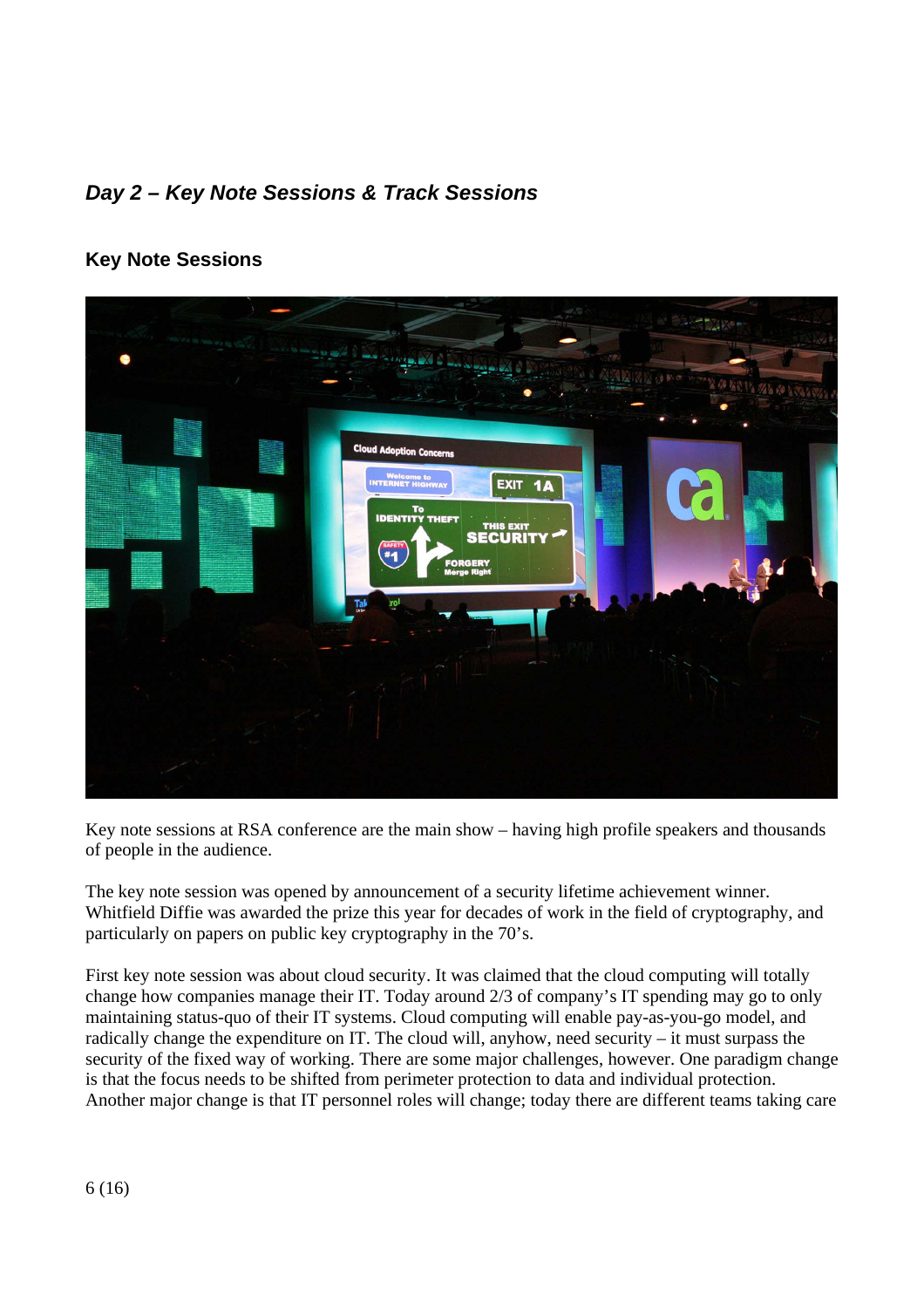of storage, network, etc – in cloud model this will all change. Particular challenges will be also seen in multi-tenancy.

- A four step evolution path was presented for clouds' evolution:
- 1) Modern enterprises (Test environments/non critical systems)
- 2) Virtual enterprises (critical business environment)
- 3) Internal clouds
- 4) External clouds

Before the second key note, an excellence award for security practices was handed to Malcolm Harkins (CISO, Intel) for creating educated & well designed security practices for Social Media.

The second key note session was presented by Microsoft – about their trustworthy computing. The main message of the a bit messy presentation seemed to be that the Microsoft's trustworthy computing model can handle the particular needs/challenges (shared accountability, co-tenancy, identity & privacy & jurisdiction) of cloud computing. The components of MS trustworthy computing model are: identity meta-system, trusted stack (people, data, SW and HW), management/ audit and security/privacy fundamentals (development lifecycle, defense in depth & threat mitigation). Microsoft is to publish some security products during 2010: Forefront Indentity Manager, uProve (related to cooperation with Fraunhofer and public identification system in Germany.) They also noted that everyone should be responsible of their own computer health and security.

Third key note session was by Symantec. They stated that the signature-based threat identification is getting challenging. In 2008 there were 1.6M signatures, 2009 2.9M, and the growth speed is increasing. Some kind of a reputation-based system will replace signatures. They also acknowledged the first mobile virii and thought that those may become a real issue along with the heterogenous smart phones. Virus protection will be more and more cloud-based solution. Symantec is also to launch a Cloud Store data storage system and Datainsight data ownership management solution.

A couple of more excellence awards were handed; one for a group – a Public Policy Award. Mathematics award was handed to David Chaum, who has worked on digital cash, electronic voting and privacy related things.

Fourth key note session was a panel discussion with a lively group of academics. Diffie, Hellman, Rivest, Shamir – and Snow were discussing. The last one representing NSA. A few notes from the discussion:

- 768bit RSA has been broken. It was assumed that 1024bit will be broken within a decade so the recommendation is to move to eg 2048bit RSA.
- Credit card chip security is jeopardized. There is 700-pages standard on, how the credit card chip works; simply – the reading machine of the chip will input the pin code entered by the user to the chip on the credit card, and the credit card chip itself will do the check, whether the code is correct. The problem is, however, that if the code is right, the card will return code "9000". It is trivial to replace the chip with chip which returns "9000" for any code whatsoever.
- When everybody moves everything to the cloud  $-$  it will be "the wet dream of the government", since they no longer need even a warrant to collect whatever information. This far they have needed at least a warrant to wiretap or make a house search.
- Some note was made about AES-256 security vs AES-128 (but I missed what was the point)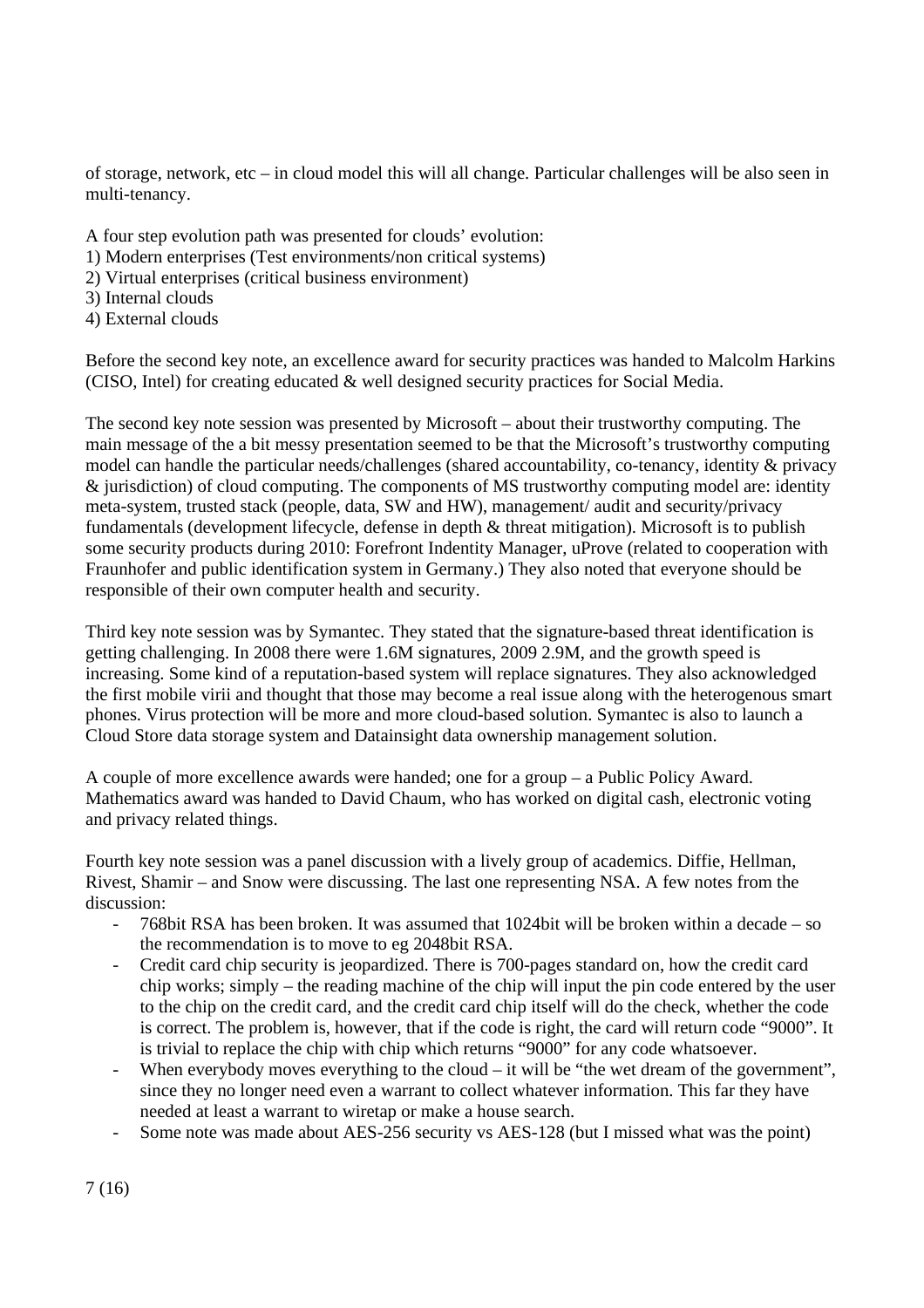- NSA: "Trust meltdown" will happen.
- NSA: Companies: Put some money to vulnerability analyses, damn it! (There is a lot of luridiculous long-known vulnerabilities even in new products [pointing at MS – recent product launch with a vulnerability disclosed 17 years ago])

### **Track Sessions**

The track sessions during the afternoon were of varying quality. There are tens of simultaneous tracks – some more, others less interesting – and with varying quality. This report is about the track sessions followed by the author.

First track session was about securing virtualized (VMWare) environments. Virtual machines market is worth 2 billion dollars, and VMWare has 90% market share. The main messages of the protection strategy were: 1) don't combine different functions (eg DHCP, DNS, LDAP etc) into a single VM, make separate ones. 2) Enforce at least access control in VM. 3) Bind sensitive VMs to separate physical interfaces. Also highlighted were VM lifecycle management and importance of deployment of virtual sensors similar to fixed systems.

Second session was industry analysts' round-the table. IDC, Forrester and Gartner were in the panel. The following summarizes some of the key notions made:

- Ecosystems for spamming, identity theft etc DO exist. Botnets can be hired at low cost, and governments (secret services) are using the information in the Internet – eg if you support free Tibet, someone will find that out, and your relatives in China might get in trouble.
- Cloud security is happening standardization is needed. It was estimated that the cloud providers will need to provide the security – it will not (cannot?) be added afterwards, as done with today's networks (virus protection etc add-ons). Security SaaS market is \$1B today.
- There are very high expectations on mobile clouds' security eg "this is from at & t this must be secure"
- Compliance business has become a monster and is drawing money from 'real security'; a lot of bureaucracy, and it doesn't necessarily guarantee security (eg PCI or ISO27001).
- Don't believe that mobile malware will be an issue (vs Symatec's view)
- Cryptographic technologies and tokenization will see mergers & acquisitions
- Big trend: big companies are forced to allow end users to use computers/software/mobiles they like; eg Apple computers, social networking etc; they can't just block facebook anymore.

Third session was about, whether Secure VPNs (virtual machine virtual networks) are an oxymoron. Big issue with virtual machines is that they may have also virtual switches – and virtual switches will hide a lot of information from the physical switches: eg there is no traffic statistics available for analysis. Virtual switches may not have same policies enforced as the physical ones. The list of threats associated with VMs in general was as:

- Transient effect (on/off randomly -> impossible to perform network scans regularly)
- Non-progressive timeline (rollback to earlier version easy; virus patches might disappear etc)
- Ease of diversity (large number of O/S versions; old and new)
- Mobility (VM may move from machine to another with a mouse click. They may also be easily cloned, as they are stored as a single 'drag-droppable' file.)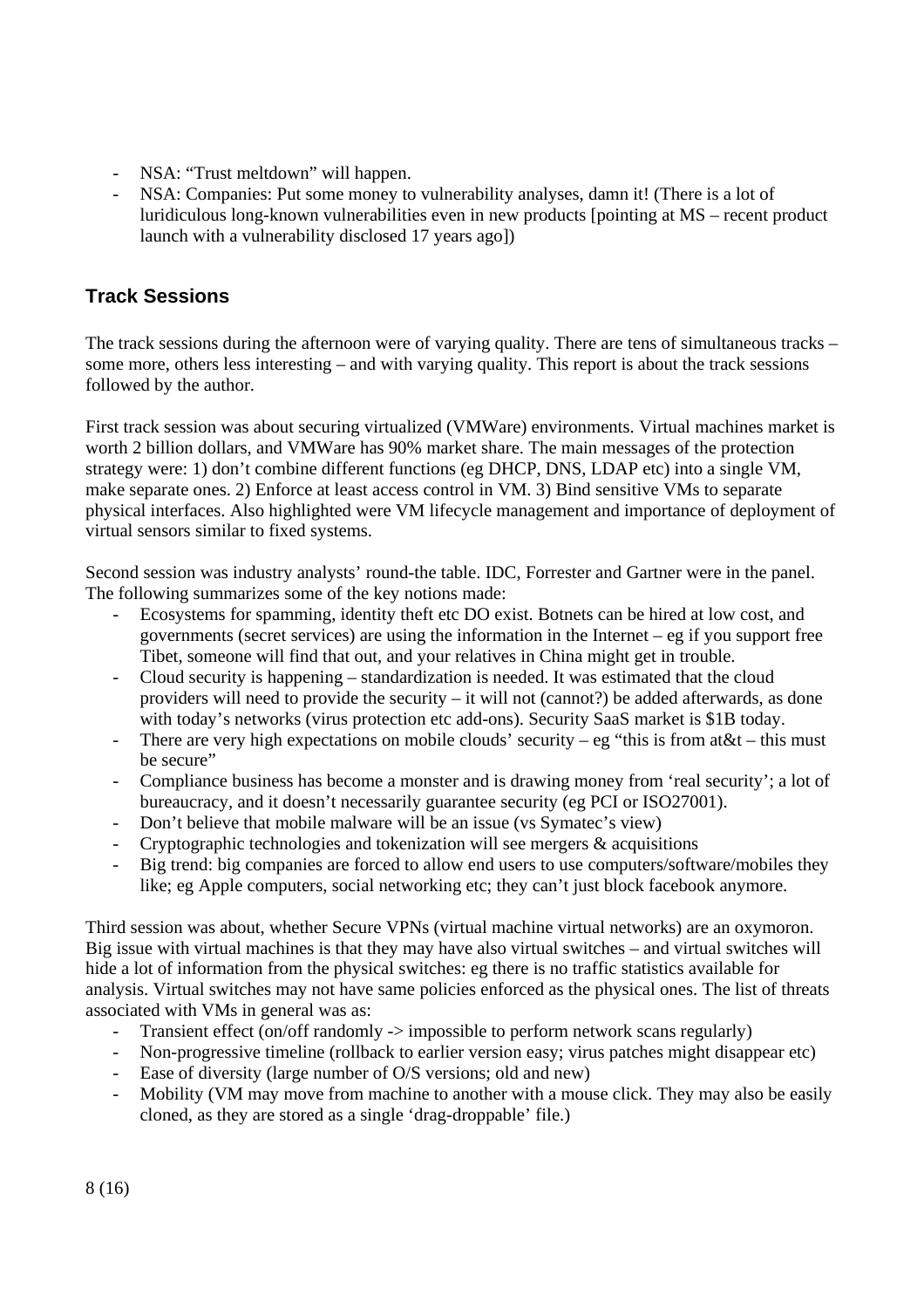- Management of identity (MAC address of virtual machines  $= ?$ )
- Performance loss
- Consistent policy enforcement (eg FW policies should end up in virtual switches etc)
- Traffic visibility (virtual switches not monitorable by eg Netflow)
- Creating secure topologies/ security domains

802.1X challenges & opportunities; challenges even with fixed NW. Latest versions (2010) have improvements taking into account some virtual aspects.

Fourth session was about optimizing computing performance of elliptic curve cryptography. Very mathematical (Brazilian PhD presenting…) presentation about, how the performance can be improved. Two methods were identified. One was related to use of new Intel Core architecture special commands, which increase performance of cryptographic functions, in low-level code optimization. Second approach was applying parallelism to cryptographic functions. An algorithm for Miller-functions capable of utilizing parallelism (performance benefits up to 32 parallel threads was observed, over that the algorithm developed seemed to start to lag in performance benefit).

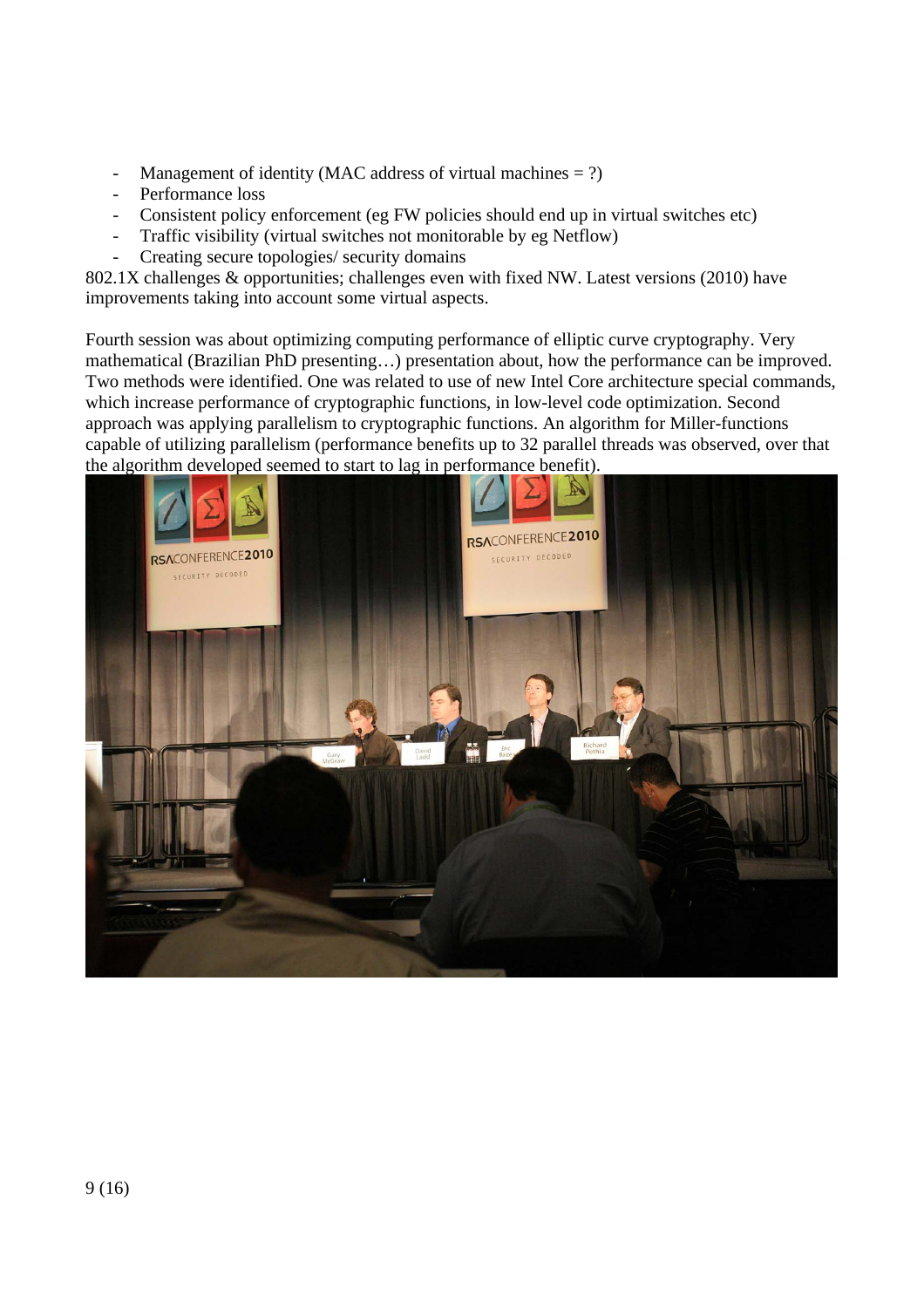# *Day 3 – Track Sessions & Key Note Sessions*

## **Track Sessions**

The first track session was about business models for security. ISACA program director discussed about ways of approaching security. The key points seemed to be that quick point solutions should be avoided – as they usually come back as bigger problems – and that security should be handled holistically, involving different disciplines to the security planning (organization, people, technology and process). He also presented that having dual-roles in organization would be good for security – eg a sales team is usually not security conscious; augmenting sales team with a security expert, who would report both sales manager and security chief officer, could improve security consciousness significantly.

Second track session discussed metrics of software security. SAFEcode and BSIMM were briefly presented by McGraw. Microsoft presented their software security maturity model, where security of a software is measured on scale (basic, standard, advanced and dynamic) based on status of following items in software development: training policy & organizational capabilities, requirements design, implementation, verification and release & response. EMC also presented their software security maturity model. They have product security policy as the main place holder for measured objects of Architecture & design standards, coding standards and process. These yield in two measurements, product risk and organizational maturity, both having 4 levels.

Miscellaneous notes from the session:

- A governmental institution ordering software from a company, might want to measure organizational security maturity rather than the final product security.
- It was noted that culture matters, when choosing metrics, the metrics should be chosen so that they match the organizational culture.
- Microsoft does privacy and risk assessments to their products. They say that some companies assess risks on protecting their IP rather than on protecting the end user, which is wrong.
- About Agile methods:
	- o Take customer requirements in efficiently; the problem is that customers rarely have security requirements on the list – they should come from the vendor
	- o "Code first, only then think what the heck was done"
		- Architectural analysis very challenging
		- No way to set security requirements in the agile process
- Bad SW security metrics:
	- o Count "25 most typical bugs"
	- o # of xx certified programmers
	- o # of vulnerabilities found
- Good SW security metrics
	- o The less code, the better (the more code there is, the more bugs there are)
- Today there are NO standard based measurement models that work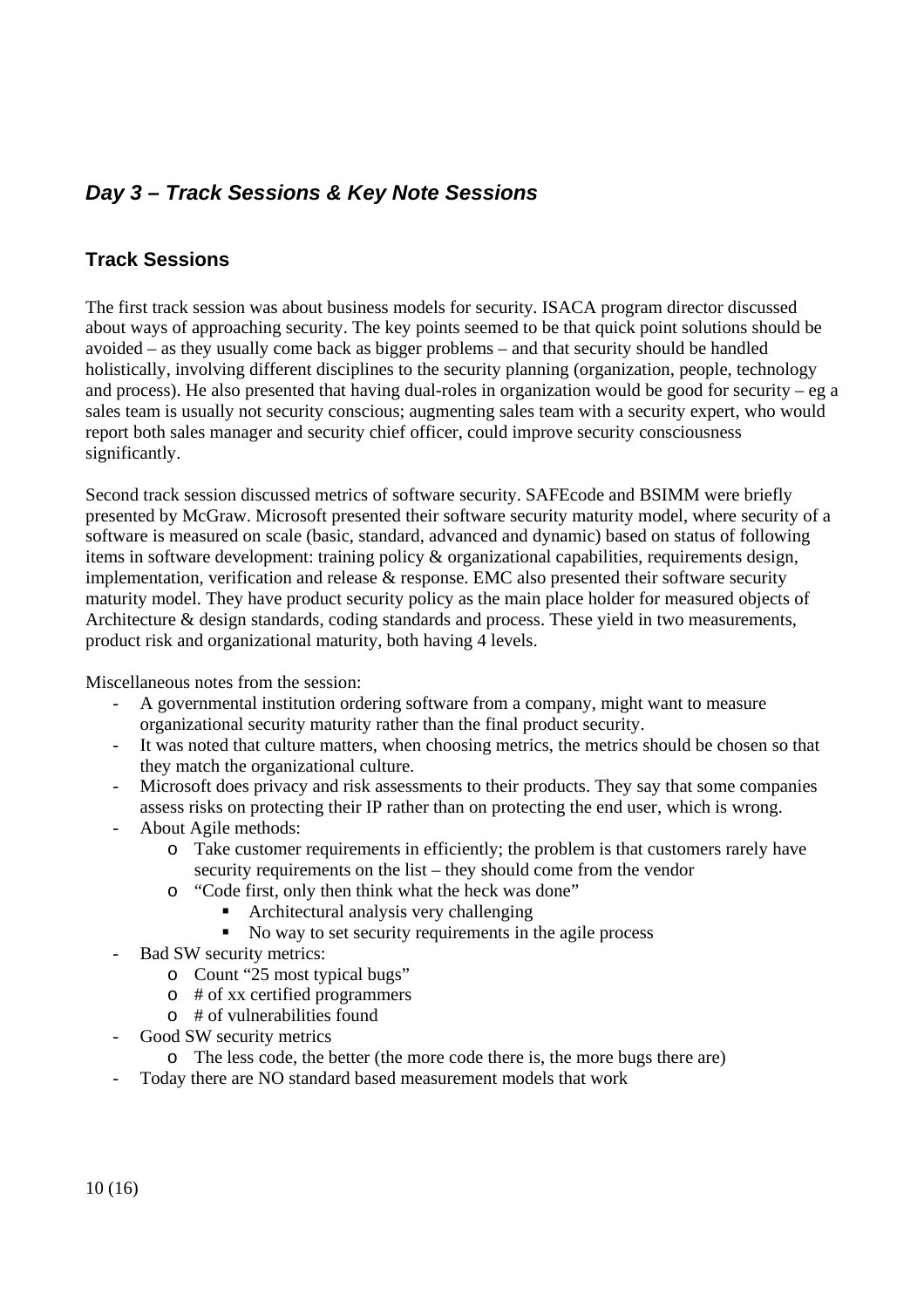- Security mindset (hacker thinking) cannot be taught to all programmers – need some specialists in the team – yet the more security aware the programmers are, the less security bugs they make – involve to threat analyses

The third track session discussed about encryption algorithms. A study was presented on digital signatures, which allow part of the message to be changed by a 'trusted 3pp'. The technical detail of the presentations went to level of mathematically proving certain properties of certain digital identity – based algorithms (HIBE). More detail on the work can be found in the proceedings of the conference (cryptography track).

The fourth track handled in-the-could (D)DoS mitigation. Peak volume of a single (D)DoS attack has increased from 400Mbps (in 2001) to 49Gbps (in 2009) – and (D)DoS is a serious problem in the internet. There is a 1Gbps attack every 26 minutes and 10Gbps attack every 190 minutes. The type of the attacks has evolved from pure bandwidth attacks to more target-specific. Typical (D)DoS mitigation techniques include: source-based ACL, destination-based ACL, BGP RTBH and rate limiting. In addition to these there are more sophisticated methods including intelligent NW-based filtering (active challenge-based filtering, statistical modeling and deep packet inspection), outsourcing IT (no longer own problem), ISP-based solutions (ISP-filtering, upstream filtering) and could based solutions.

Cloud-based solution was claimed to be efficient, as it doesn't require huge bandwidth over provisioning and technology at every site. In case of an attack, the traffic can be routed inside the cloud to an appropriate 'scrubbing center', to clean-up with various methods the incoming data flows from the attacks. One method is to send a 302 redirect to the incoming packets – good clients will follow the redirect, bad ones will send a new get. User agent field contained in many (D)DoS attacks can help to identify that the packet is an attack (databases of 'bad' user fields exist).

### **Key Note Sessions**

The first key note session was a panel discussion, how to deal with sophisticated threats without creating a big brother. It was discussed, what is the role of governments in the threat mitigation. It was stated that the Chinese steal terabytes of confidential information, and USA is not doing much to prevent that. It was also questioned, whether USA does the same. It was noted that deep packet inspection (particularly on an ISP/ governmental level) creates an efficient tool for profiling people, which may lead to all kinds of (commercial/ non commercial) 'nasty things'.

In the second key note session, Qualys manager explained that the cloud computing will change the world – it will be easy for the companies to switch from one cloud provider to another, unlike with current way of working. What will be needed for cloud computing are secure single-sign-on to the cloud, and a secure browser.

At the third key note session, secretary of Department of Homeland Security, Janet Napolitano shed some insight on US government thoughts related to Cyber Security. She quoted that according to Obama 'these networks are part of critical national infrastructure and they are attacked continuously'. She explained that the Department of Defense is responsible for military security (through NSA) and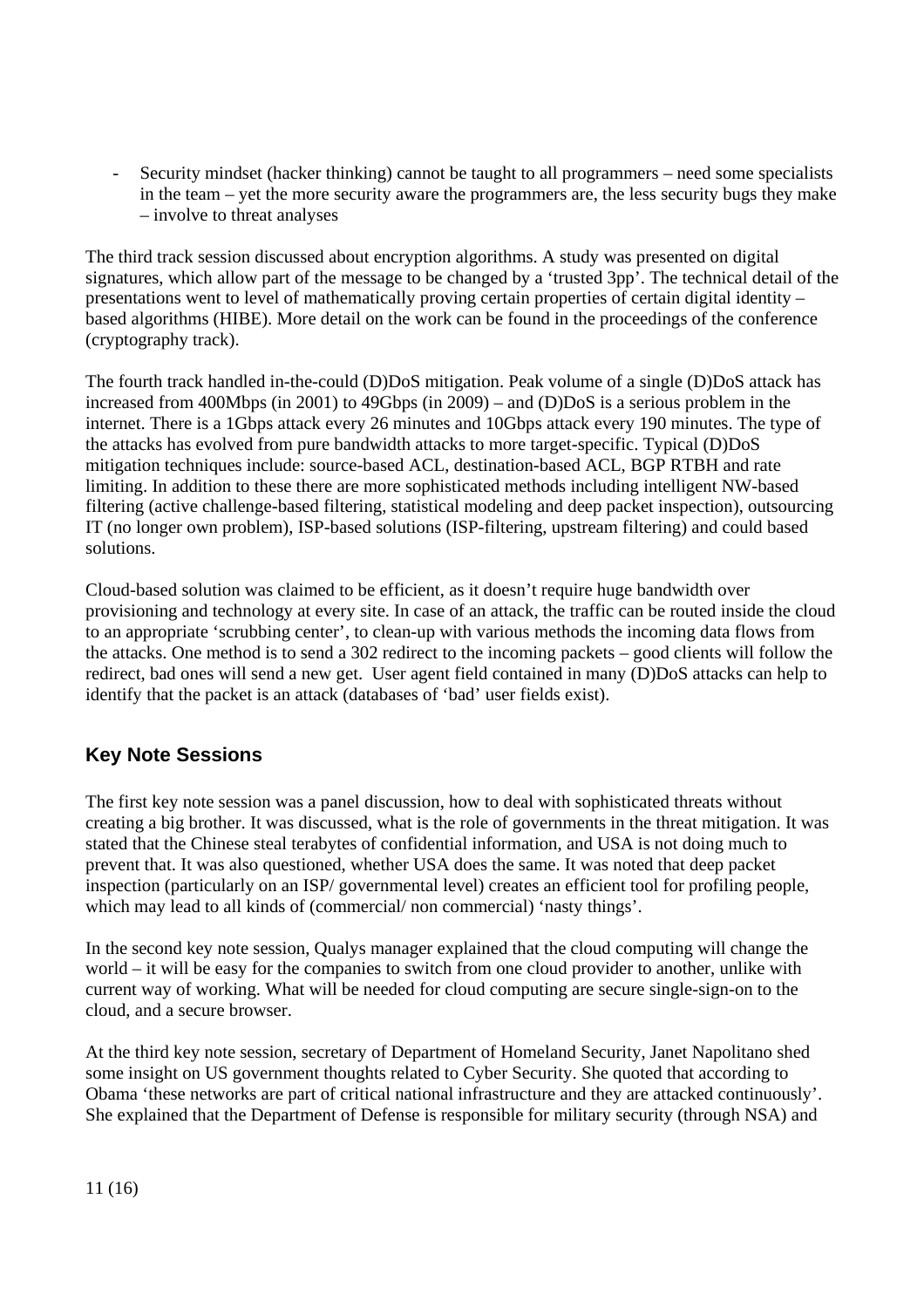the DHS is responsible for private sector. Their top priority is the fight against terrorism, but cyber security has recently got a new strategy and is very important on the list. She said that similarly as private organization have silos, the governmental organizations have stovepipes. (If understood correctly) they are developing EINSTEIN(?) and national IPS for network and threat monitoring on a national level. How to pre-emptively attack against cyber threats? From private sector she wished: Automation of security, Interoperability and Privacy –enhancing authentication.

Rest of the day's key note sessions were of varying level and content. The interesting notion from McAfee was that quite often the security of the software repositories is awful. Apart from stealing IP from those, inserting malicious code or backdoors by malicious parties is typically very easy.

The day was finished with a bit different presentation by Dr John Donahue regarding human-machine interaction. They have conducted the first clinical trials on inserting a microchip in paralyzed person's head – and have been able to allow person to move mouse cursor on a computer screen by only thinking of hand movement (albeit being paralyzed from neck down). Interesting evolution possibilities on the human-machine interaction – somehow Star Trek come to my mind.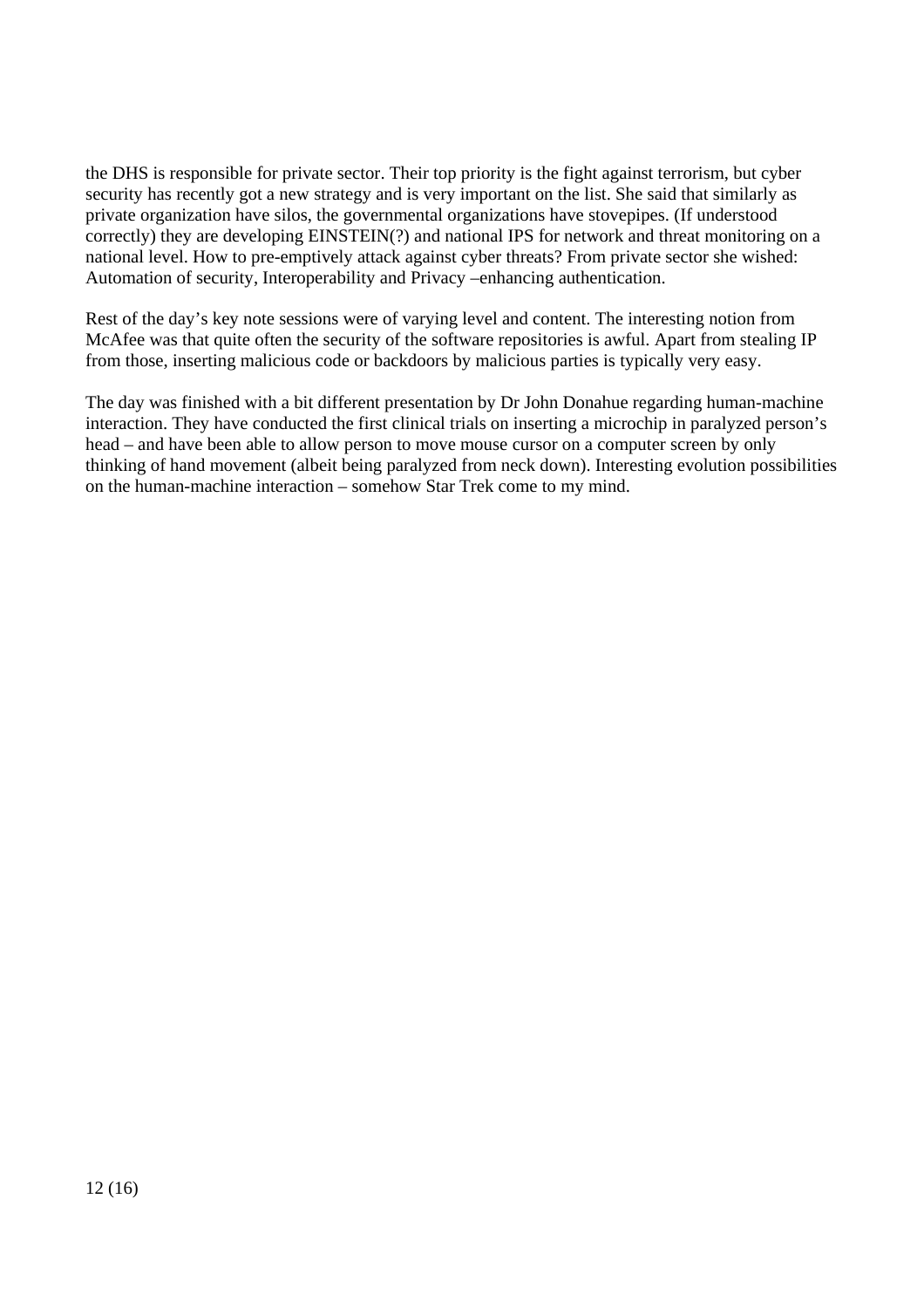### **Day 4 – Track Sessions and Key Note Sessions**

### **Track Sessions**

The first key note session handled about law and security standards. It was noted that standards can be created by anyone; private organizations, national organization and international organizations. Examples: ANSI, ISO and PCI. It was stated that no law requires security certification, but in the court a security certification may show that security has been taken seriously. Apparently law in Massachussets requires the organizations to have risk-based security measures. The first part of the law requires risk-based approach to security methods selection – but the second part particularly requires that firewall, virus protection on personal devices and encryption of the portable devices. For case of someone suing company, all security measures should be properly documented – so that it can be shown in the court that adequate security measures have been taken – and cases have started to appear, where this has helped the companies the escape the charges.

The second track session handled effective insider attack detection. Carnegie Mellon university has created a database of insider attacks, which can be used for studying characteristics of insider attacks. Three major categories of attacks were identified: sabotage (112 cases), fraud (129 cases) and IP theft (62 cases). 38 cases didn't fall into these categories. The sabotage is typically carried out by ex male employee, who has had a system admin (or other privileged) role. Fraud again is typically carried out by low-level worker (male or female) while being employed. IP theft again is carried out by employees who are about to leave, or who are actual spies. Mitigation strategies suggested were:

- Follow HR radar audit computers of people identified by HR
- Monitor logs
- Monitor privileged user accounts
- Scan computers for malicious software (many sabotage cases were characterized by user having hacking/ malicious tools on their computer)
- Check log edits
- Check killed services (eg logging services)
- Scan for dormant accounts; eg make a script to compare employee lists against account lists; find "James Bonds and Donald Ducks"

The third track session handled evolution of the rootkits. The latest rootkits (such as TDL3) are incredibly smart and difficult to remove from the computer. There seems to be also an ecosystem around the rootkits. The session contained several demonstrations of detection and removal of different generation rootkits from the computer. It was advised not to use system as an administrator, upgrade to 64bit O/S and to use bitlocker with tpm (?) to avoid rootkits. It was also stated that as it is very difficult to detect the rootkit in the computer, monitoring network traffic may be an effective way of detecting a rootkit. In a single computer, the rootkit might have an own invisible IP protocol stack, so monitoring or protecting with SW firewall may be inefficient.

The fourth track session handled threat modeling. Microsoft, EMC discussed about their risk modeling practices in software design. Microsoft gave following cost factors, depending on which software lifecycle phase a security flaw is found (referred to similarities with quality in general): design 1 – implementation 6.5 – testing 15 – maintenance 60. Their threat modeling was based on architecture  $\&$ design vs threat modeling interaction. Threat modeling again interacted with training/planning, source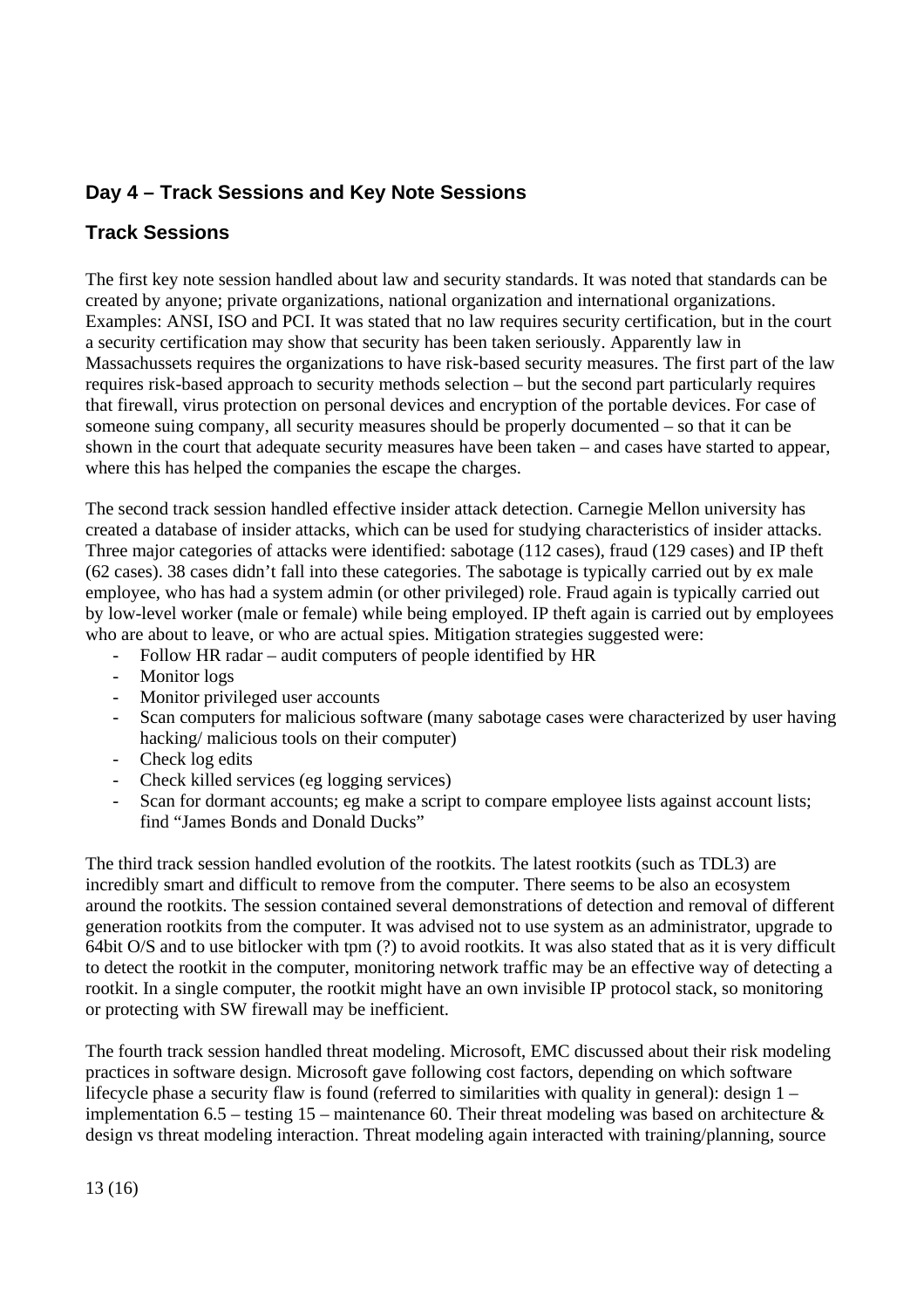code analysis, security test plan and customer documentation. They said that two lessons have been learned from threat modeling, firstly threat modeling is really hard – and sometimes "scary" (=avoidable) experience for the coders and secondly that "assets" are not really known in the design phase – as the customer environment can in practice be anything. www.microsoft.com/sdl web-site should have free material and tools for risk modeling.

EMC added to the threat modeling that checklists work better than open-ended questions to the coders – and EMC relies on engineers to perform the threat modeling. EMC had following process for threat modeling: 1) draw data flows 2) identify threats with checklists 3) assess risk of threats (with a simple Excel(?) tool) 4) plan mitigations using prescriptive guidance. They also had a threat library (for eg  $c/c++$ ; risks such as buffer overflow etc). Average risk assessment at EMC takes ~8 hours, involving 2-5 engineers, yielding to average of 6 high and 3 medium risks.

Both EMC & MS stated that getting started the risk/ threat evaluation is very difficult, and particularly if the engineers scare/ get bored in the situation. MS has developed a card game to be used  $\&$  ease risk finding process. A good practice of a threat evaluation session is to involve different people from project management to coders, so that later everyone part of the software development will have a right mindset.

#### **Key Note Sessions**

The key note sessions were getting lighter and more repeating towards the end of the conference. Majority of the discussion was around cloud security, and how clouds can be used for (D)DoS protection. FBI mentioned that they have >1000 computer forensics experts on their payroll – and that cyber terrorism (Georgia & Estonia mentioned) and espionage are a real threat. The last key note session handled about 'robot revolution'. Robots are increasingly replacing humans in different situations; US army has over 7000 robots and over 12.000 unmanned vehicles in use. Roadside bomb checking robots are in daily use in Iraq – and if the Moore's law keeps its pace with robots, there will be some kind of a robot evolution in the future.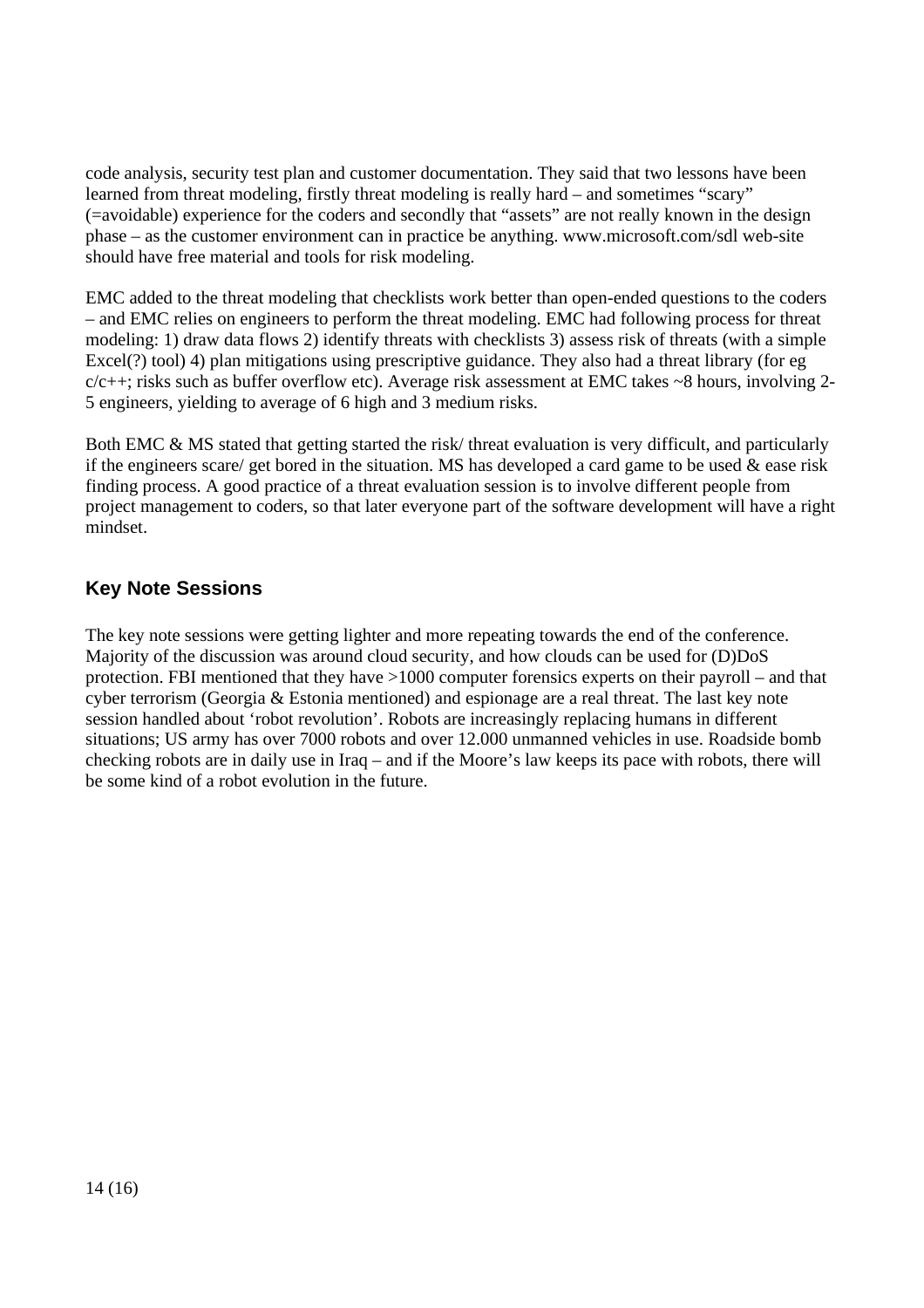### *Day 5 – Track Sessions*

The first track session handled about ZigBee wireless ethical hacking. ZigBee is a low-power short range wireless protocol, which is designed to be used in eg house control appliances (such as thermostat control, remote controls etc but was mentioned to be in use on eg dam floodgate control and other more critical applications. It was mentioned that MGM City Center – brand new hotel in Las Vegas – has 10.000 ZigBee thermostats, 5.000 touch screens and 7.500 other controllers). ZigBee is designed to be a low-power competitor to eg Bluetooth (battery life designed to be years rather than hours, stack size is <120kB; with max data transfer rates of 250kbit/s). Zigbee has been recently designed, and it does include some security – but according to the track session, severe security flaws do exist (particularly interesting towards eg house key applications, controls of critical infrastructure such as floodgates etc). Joshua Wright (Inguardians Inc, SANS trainer) has developed a "KillerBee" toolkit for ZigBee security testing. Some of the potential weaknesses include:

- DSSS  $(802.11b)$  no channel hopping easy to sniff
- Max frame size 127 bytes (fragmenting -> fragmentation flaws do already exist in implementations)
- Shared-secret (often pre-installed by manufacturer; what if someone steals one physical instance of a ZigBee remote device – and then finds out the key [possible, demonstrated – easy through memory dump]; has full access to all house ZigBee devices.
- Vulnerable to replay attacks (capture  $\&$  re-transmit eg door opening signals)
- When powered up, the device gets the shared-secret key over the air  $-$  unencrypted

The second track session was about mobile phone messaging attacks. A research group had studied SMS and MMS vulnerabilities. (Technically they didn't seem to know much about mobile systems underneath the messaging). Few highlights from the presentation:

- Phone is an interesting attack target: always on, personal
- Possible to do low-level attacks, as more open phone operating systems (such as android) come to the market
- Operator-sent SMS commands to change phone settings open an attack vector have tried out spoofing fake settings SMS to phones -> works; eg possible to change Internet proxy to some MiTM machine; or change MMS server address to a fake one.
- Different manufacturers' chips allow sending different types of SMS (some do more filtering than others).
- Old phones (and modem sticks) store incoming SMS in raw format (on SIM) which enables testing, what kinds of messages come through.
- Operators (at  $\&$ t) do notice 'weird' messages  $\&$  spoofing -> contacted the phone owners
- Android UDH parsing flaw; sequence #00 crashes phone process (valid range for sequence numbers is 1-ff)
- IPhone SwirlyMMS -> possible to cause cyclical restart/crash; impossible to fix without other phone
- Windows Mobile WAP push SL "vulnerability"... With configuration change SMS, it is possible to make the phone load and install whatever software!!
- T.A.F.T JailBroken iPhone @ redsn0w.com (hacking tools?)
- Have reported these issues to GSMA